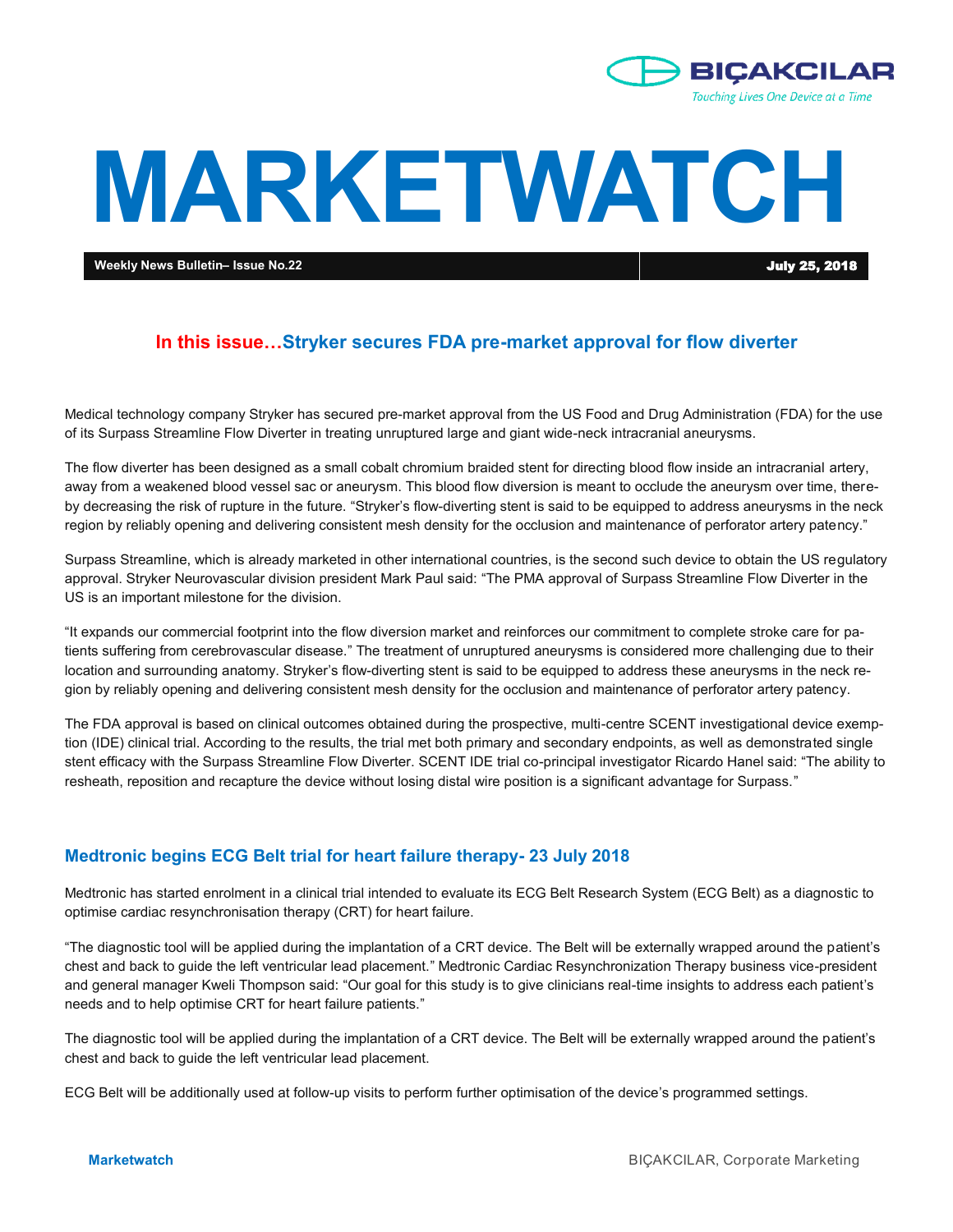# **In this issue… How sensing catheters are assisting surgical intervention**

# **Cikautxo Medical OEM explains why more customers are seeking catheters with sensor technology built-in, and how this has impacted production**

About 10% of the western population will, at a certain stage in their life, be taken to a catheterisation laboratory for angioplasty surgery (stent placement), treatment of an arrhythmia or a heart valve replacement. This percentage is increasing with an ageing population. Fortunately, most of these interventions can be carried out using minimally invasive procedures that are assisted by smart imaging and sensing catheters that are the 'eyes and ears' of the surgeon directly at the point of intervention.

The growing number of cables in the cath lab is rapidly becoming a problem. The interventionist increasingly has to deal with instruments that have electrical cables connected to them. These cables hamper the workflow, and can result in dangerous situations eg, when a cable hooks behind the rotating X-ray C-arm, or during an electrical cardioversion. Sensing smart catheters are consequently more and more demanded in the cath lab.

#### 'Sensing' trends in catheters

To improve the success rate of the most important cardiovascular diseases but also for other type of surgeries, catheter manufacturers have started to add electronic sensing functionality to the instruments resulting in what is referred to as 'sensing' catheters. Here, different examples of catheters are distinguished based on their application disease. Some of the ongoing applications today are:

Urology: Foley Catheter Temperature Sensors enable clinicians to accurately monitor urinary output and bladder temperature in addition to facilitating urine drainage. Commonly used also to monitor a patient's body temperature during surgery.

Vascular: Vascular catheters with blood glucose measurement have the potential to become a standard of care for the management of blood glucose levels in the critical care units of the hospital. The near-continuous glucose measurements automatically transfer whole blood from a radial artery, peripheral vein, or central venous catheter to an external flow-through glucose sensor. A vascular catheter with this type of sensor acquires a fresh blood sample every five to 15 minutes, measures the concentration of blood glucose, and then flushes the sample back into the bloodstream using flush solution. Standardisation of blood sample acquisition, analysis, and calibration will increase the accuracy and precision of the blood glucose measurement, a major advantage of those catheters compared to routine clinical methods.

On-going therapy: A whole new class of implantable devices is being developed with the purpose of delivering local and on-going therapy. These 'electroceuticals' stimulate or block nerves directly addressing organs.

The 'sensing' catheters are contributing to Industry 4.0, where the Internet of Things (IOT) will also conquer the Internet of Medical Devices (IMD).

#### **Manufacturing 'sensing' catheters**

"Customers are increasingly demanding sensor integration in our OEM catheter manufacturing activity. We are embedding different types of sensors, from the most common ones like temperature or pressure sensors, up to the most difficult ones, like position systems.

"Sensors are very fragile components that need to be carefully manipulated during the assembly in the catheter. Intensive tests are also made to validate the correct sensing functionality after the product final assembly.

"Our sensor R&D centre, Ikerlan, located only a few miles from our cleanroom facilities, means we stay on top of the latest technologies in sensors, so we can help our customers to select the most appropriate solution for their needs," said Iker Principe, CEO, Cikautxo Medical OEM.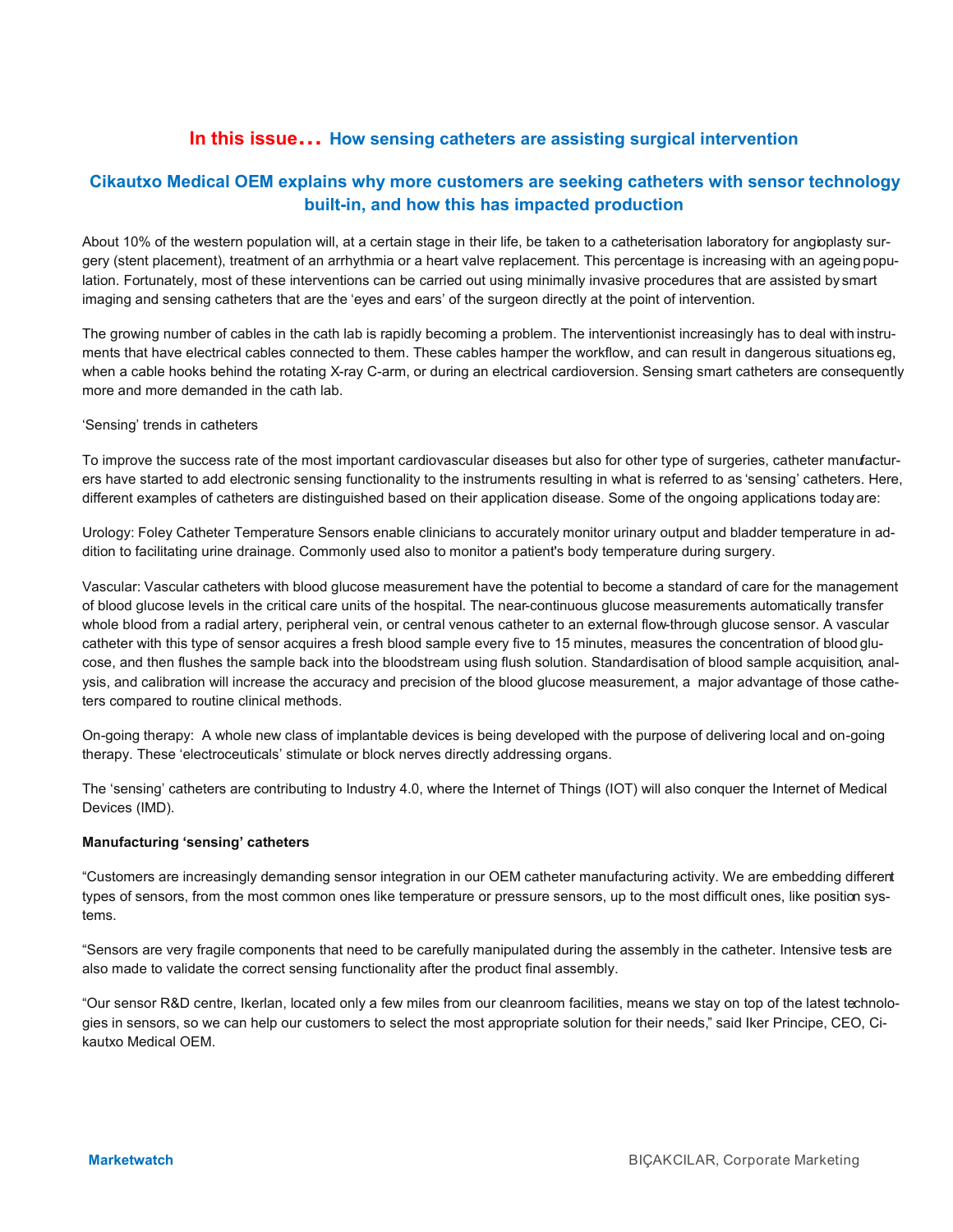# **In this issue… Microscopic, Remotely Powered Implant to Read, Transmit Brainwaves from Inside Skull**



Brain-computer interfaces and other technologies that rely on reading and stimulating the brain require electrodes to obtain and deliver signals, as well as a way to transmit those signals from within the brain. Electric wires have usually served as the method of connectivity, but they create serious challenges, including potential for infection, safety issues, and lack of discreetness. Wireless technologies have a lot of promise, but most approaches require a battery or another source of energy to power an implant to beam data back and forth from deep within the brain. Researchers at Purdue University have now developed a brain-reading implant that's incredibly small and that doesn't need any on-board batteries to power it. Instead, the device, which the researchers say is about the size of a piece of dust, relies on externally delivered electromagnetic waves to power it. It's conceptually similar to how wireless charging works in some modern smartphones. The implant was produced from a commercially available electronic chip that was modified to include microelectrodes.

The device is able to gather electric signals from a number of nerve endings at the same time. It can also be flexible, an important point for implants positioned within tissue resembling gelatin. A tiny antenna works as the energy harvester to power the system. "The main challenges are to operate such a wireless neural interface system with a small and flexible chip at very low power and yet high data rate," said Saeed Mohammadi, one of the researchers on the project. "We need a high data rate to be able to read signals from thousands of neurons using a single implant chip. At the same time, we need to operate the system at very low power for safety and size reasons.".

## **Latest Mergers and Acquisitions**

#### 23 July 2018

## **B. Braun to buy bloodlines business from NxStage Medical**

Medical products developer B. Braun Medical has entered into an agreement to purchase a bloodlines business from medical technology company NxStage Medical.

23 July 2018

## **Boston Scientific to buy Claret Medical for up to \$270m**

Boston Scientific has entered into an agreement to purchase medical devices developer Claret Medical for an upfront cash payment of \$220m.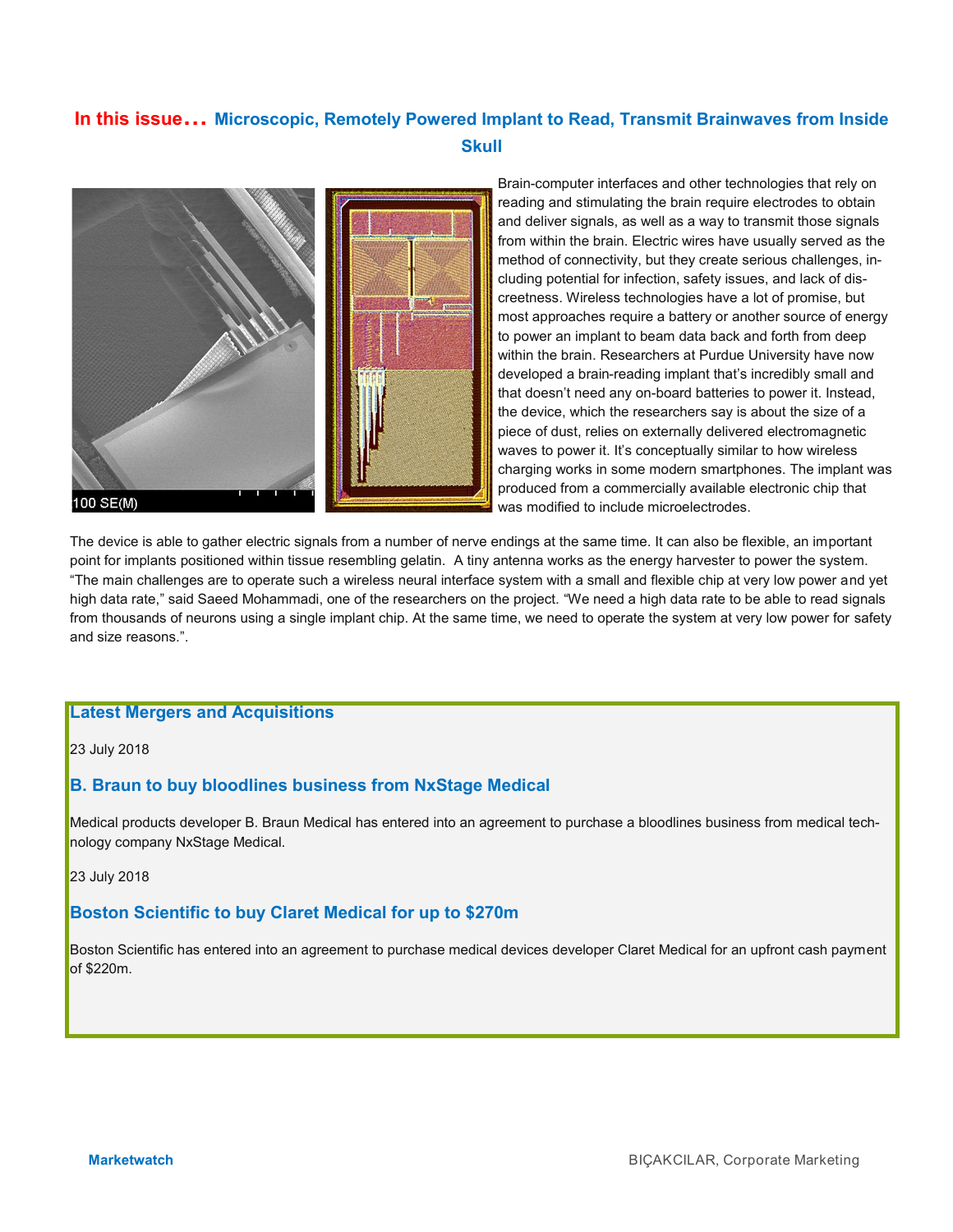

# **How Medical Device Companies can Access the Latin American Market to Increase Sales and Achieve Long-Term Growth**

Latin America is developing into that sizable, predictable part of the world market of medical devices. The region has developed into predictable, flourishing healthcare markets that would allow foreign manufacturers to have sustainable commercial operations. The Latin American market for medical devices and equipment is worth approximately an impressive US\$30 billion. It always is difficult to enter a new market. Language barriers, cultural misunderstandings, excessive regulations and bureaucratic hurdles, and corruption all are contributing factors that can diminish success — or lead to defeat. Still, the risk can be worth the reward. According to Global Health Intelligence (GHI), deep epidemiological, demographic, and market shifts are taking place in Latin America and the Caribbean (LAC), and demand grew sharply for certain types of equipment between 2016 and 2017(3):

34 percent growth in electrocardiogram machines in Brazil, 104 percent growth in hemodialysis machines in Panama; 67 percent growth in infusion pumps in Guatemala;76 percent increase in X-ray machines in Costa Rica;24 percent growth in MRI machines in Mexico;41 percent growth in

laparoscopic surgery equipment in Colombia;7 percent growth in CT scanners in Brazil;56 percent increase in ventilators in Guatemala;50 percent growth in linear accelerators in Argentina

Trends:

#### 1 — **Don't Start In Brazil Or Mexico**

Most companies first enter the LAC region through its largest markets, Mexico or Brazil. However, these countries are costly and complicated pilot markets for a regional entry strategy. Brazil is Latin America's most complicated, bureaucratic business environment, with onerous local regulations, a myriad of taxes to report, costly labor regulations and social taxes, a high cost of capital, expensive real-estate, poor infrastructure, crippling traffic, and a conflictive legal environment. Most foreign entries take about three times longer to reach positive returns in Brazil versus any other Latin American market. The Mexican market is far easier to enter than Brazil, but as a result, the competition is a lot fiercer. Mexico's political class remains stuck in an age of bloated corruption. The smarter move may be to start in a mid-size or even small Latin American market — such as Colombia, Peru, Panama, Guatemala, or even Argentina — where the learning curve is less costly, and competition remains weak, but red tape is not too onerous.

#### 2 — **Be sensitive To The Language And The Culture**

LAC has the third-largest economy in the world, by GDP, with a healthcare expenditure comparable to that of China or India(1). The region is home to over 600 million residents in over 30 countries, and almost all speak either Spanish or Portuguese. These languages are closely related to the point of general mutual intelligibility, resulting in a high localization return on investment for the foreign manufacturer expanding through the region.

#### 3 — **Don't Award Market Exclusivity To A Single Distributor Or Agent**

Most LAC markets are highly centralized, with anywhere from 60-90 percent of wholesale activity centered in the capital city. However, three countries are not structured as such: Brazil, Colombia, and Mexico. In those markets, it is almost impossible to find a distributor with true national coverage and reach — though they might insist otherwise when you meet them at a trade show. You should consider engaging multiple distributors in a country, divided by region, sales channel, or client category. Exclusivity of any kind should be tied to minimal sales goals. It's key to conduct due diligence when choosing a distributor in the LAC region. Many foreign manufacturers loosely choose their distributors at trade shows — relationships that usually end in disappointment when distributors don't meet their sales quotas. You can't afford to wait three years to determine whether your distributor was poorly chosen, and nothing inspires performance like competition. If you have multiple distributors in a market, and they are aware of one another's performance, then your likelihood of success is high. If you are at the mercy of one distributor, your probability of underperformance is worrisomely high. LAC markets represent 9 percent of the world's GDP and 10 percent of the global population(2). You should expect the region to capture no less than 9-10 percent of your company's global sales. Distributor choice also affects your company's regulatory strategy.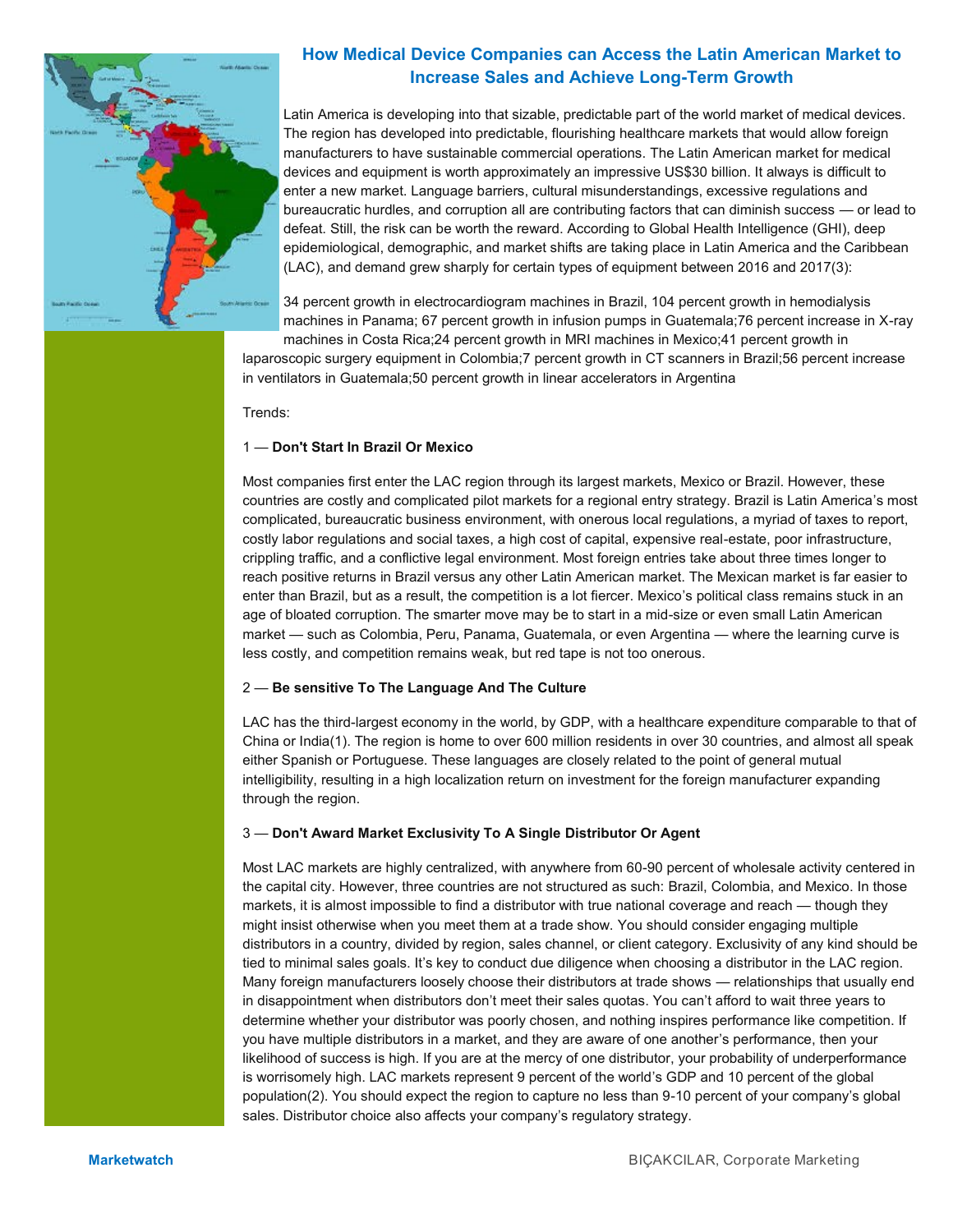

# **Continued... 5 Trends Propelling Latin America's Medtech Business**

## 1. **Obesity And NCDs Expand**

The number of non-communicable diseases (NCDs) —also known as chronic diseases— that are often linked to lifestyle and daily habits, such as cardiovascular disease, cancer, chronic respiratory disease, and diabetes, have dramatically increased in Latin American and Caribbean countries. Comparisons of the prevalence of risk factors across the six World Health Organization (WHO) regions highlight the worrying state of health in the LAC region(4).

## 2. **Aging Population**

People in the LAC region are aging faster than the rest of the world. Some estimates say that by 2060 about 30 countries in the LAC region will have a greater proportion of older people than children under 155. Today there are 71 million people over the age of 60 in the LAC region; that number is expected to double by 2035 to over 214; an increase of more than 300 percent(3).

## 3. **The Population Is Getting Connected**

By 2020, more than a billion individuals across the LAC region will be connected to a mobile network; this is equivalent to about three-quarters of the region's population. There's been a regional surge in smartphone adoption in recent years. Today, smartphones account for about 60 per cent of the 690 million connections on mobile networks in the LAC region(6). The expansion of smartphone usage in Latin America is driving the growth of health apps and other areas, such as cybersecurity at hospitals, remote care/telemedicine, and home care. This will also drive demand for EMR systems and their associated cybersecurity solutions throughout the region(3).

#### 4. **Hospitals Beef Up To Keep Up**

LAC hospitals are implementing electronic medical records (EMRs), picture archiving and communication systems (PACS), and radiology information systems (RIS)(3). Almost half of all the hospitals in the region have implemented EMRs. The EMR adoption is expected to grow at about 7.15% per year(7). This is particularly important for EMR, PACS, and RIS manufacturers since the adoption of EMRs usually drive the adoption or expansion of PACS and RIS technologies.

## 5. **Hospitals Need Tools To Track Costs And Increase Efficiencies**

Hospitals have logistics operations that continuously move large volumes of material among labs, pharmacies, pantries, and administrative units. While this logistics function has cost, quality, and safety implications, it is not likely core to hospitals' mission of providing patient care. Latin American hospitals face a challenge when it comes to creating cost efficiencies while running their logistics operations. Controlling costs requires the right tools and equipment, and that's where hospital suppliers can prove their worth by supplying the right software and tools(3).

**Conclusion:** The LAC region is made up of over 30 countries, which makes market penetration and regulatory compliance more complicated and labor-intensive. In the past, eager companies have struggled — and even failed — in this market due to their unfamiliarity with the local regulatory and cultural environment, which can prove to be a significant hindrance and potentially waste precious time and resources. Too many Medtech leaders fail to see the light at the end of the tunnel. The four major noncommunicable diseases (cardiovascular disease, most cancers, diabetes and chronic respiratory diseases) will cause 81% of deaths in Latin America by 20308. Insufficient domestic Medtech production across the region leaves an open market for US and European exporters. Some LATAM countries have difficult-to-navigate processes that, despite a growing trend of foreign registrations, remain a challenging for many foreign companies. However, the regulatory landscape is changing in an attempt to bring state-of -the-art technologies to the people, although some LATAM countries offer expedited approval routes for devices already FDA-approved or CE-marked. Identifying the best-fit partners throughout the region those with proven expertise in successfully navigating the LATAM market — is the ultimate key to success in this promising region.